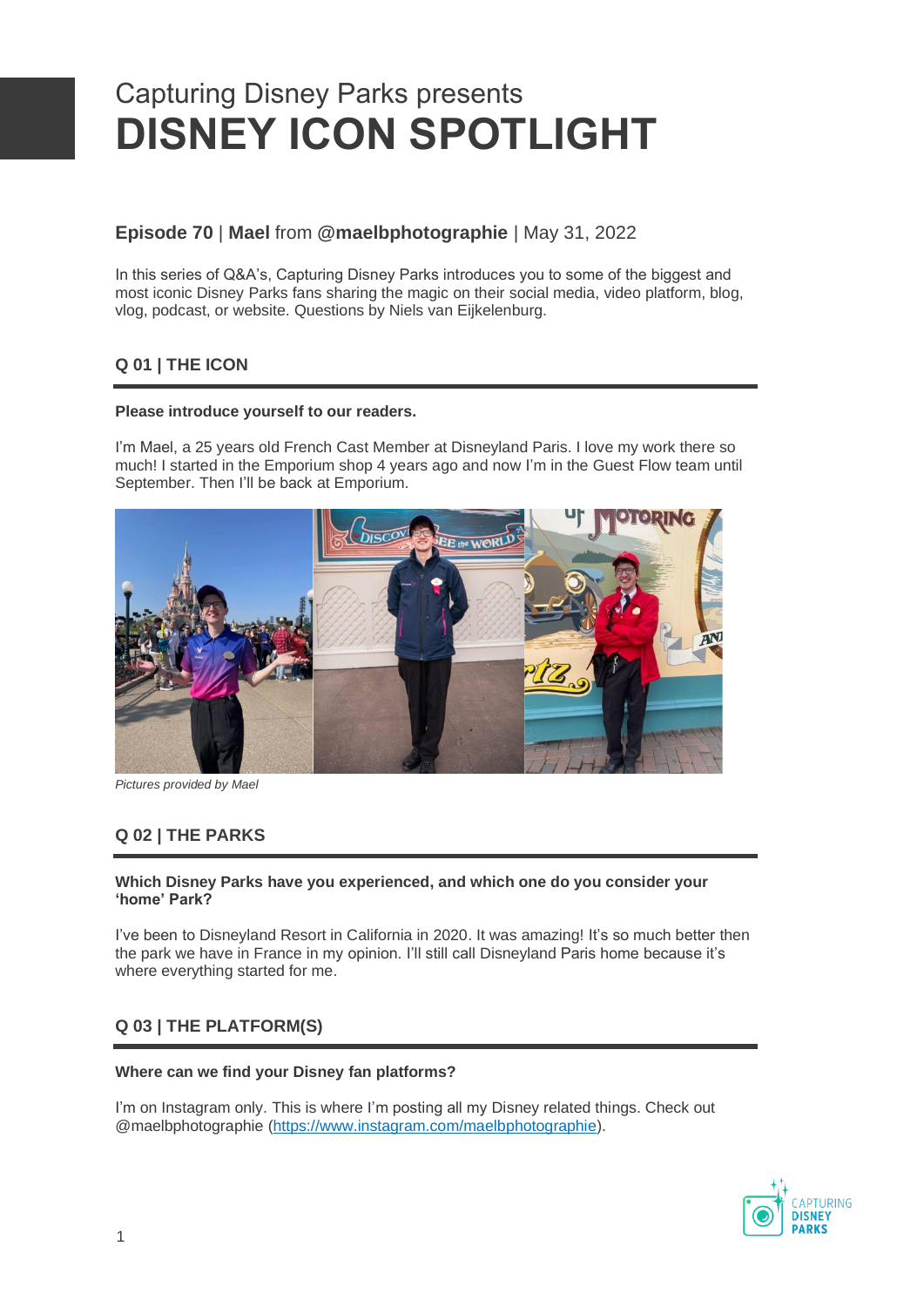#### **Tell us something about the format of your online platform(s), how it all started, which Disney Parks you cover, and why you love to put such a lot of effort in those activities.**

I only post work pictures and some that I took myself. Everything started in 2016 when I got my first annual pass. Then I came twice a week and when I became a Cast Member in 2018, I started adding work pictures. I'm only posting Disneyland Paris content and a bit from Disneyland Resort Anaheim. I'm not putting a lot of effort into it; I post when I want and I'm more into stories.

## **Q 05 | THE LOVE**

#### **How and when did your love for Disney Parks start?**

It all started when I was 10 years old or something like that. I had to wait until I was 15 to go to Disneyland Paris for the first time.

## **Q 06 | THE TRIPS**

**How many times/days a year do you visit Disney Parks (estimate)? And how many days are most of your trips?**

I'm at Disneyland Paris (for work) 5 days a week, so I stopped counting. LOL!

# **Q 07 | THE FAVORITS**

#### **Please name your favorite Disney attractions, parades, or shows.**

My favorite show is the "Jungle Book Jive" and my favorite ride is "Big Thunder Mountain".

# **Q 08 | THE MEMORY**

#### **What's your most memorable Disney Parks moment? Tell us all about it please!**

My best moment was when I was able to dance on a Disney show. It was during the Magical Pride in 2019. I felt so proud to be on a parade since I have no dance skills at all.

## **Q 09 | THE TIP**

**Do you have a tip or advise - about anything Disney Parks related - to share with our readers?**

Plan your day! Make a list of things that you want to do and come early for the shows you want to see.